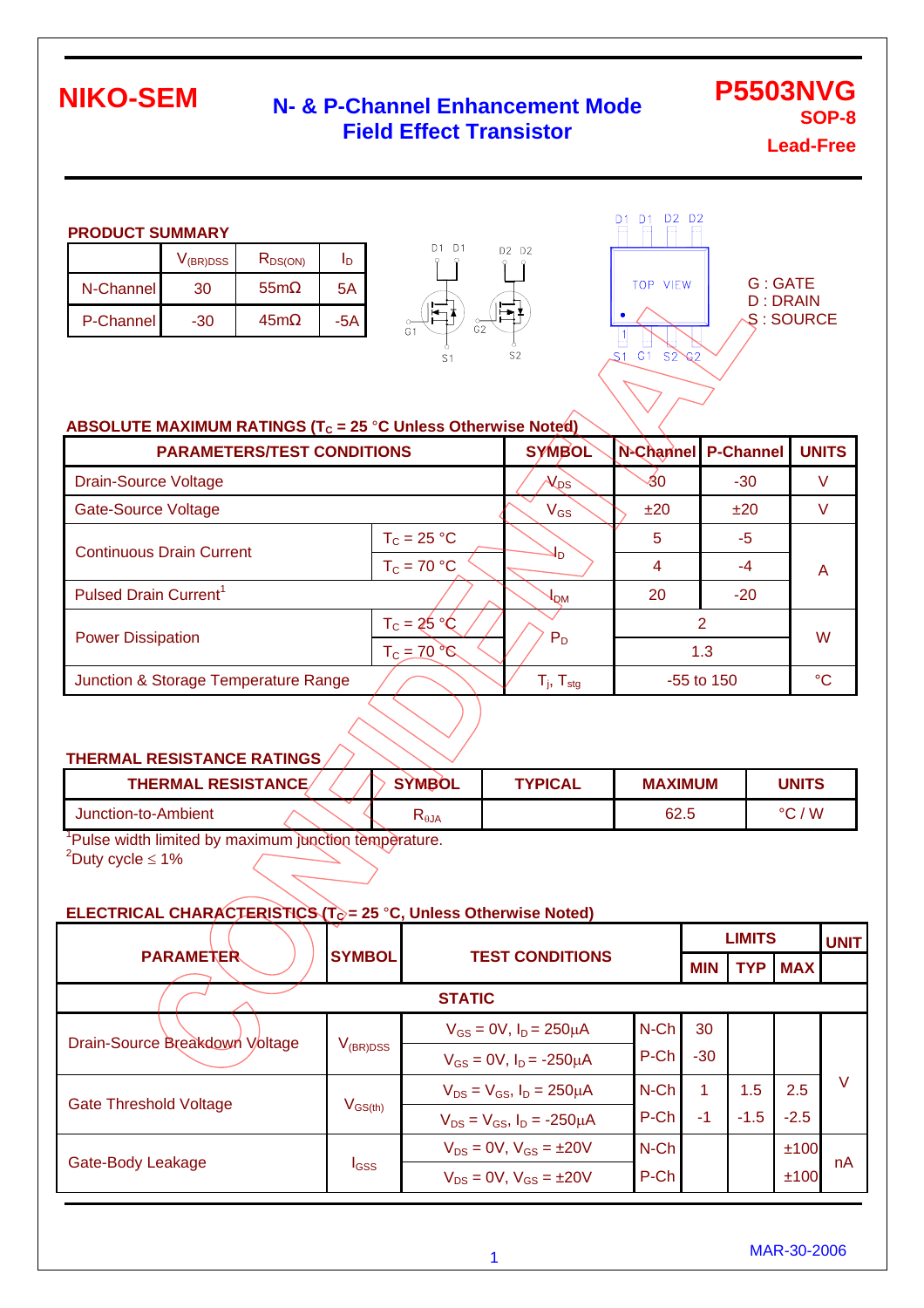### **N- & P-Channel Enhancement Mode Field Effect Transistor**

**P5503NVG SOP-8 Lead-Free**

 $V_{DS} = 24V$ ,  $V_{GS} = 0V$  $V_{DS}$  = -24V,  $V_{GS}$  = 0V N-Ch N-Ch 1<br>P-Ch 1 -1 Zero Gate Voltage Drain Current  $V_{\text{DSS}} = 20V$ ,  $V_{\text{GS}} = 0V$ ,  $T_J = 55 \text{ °C}$  $V_{DS}$  = -20V,  $V_{GS}$  = 0V, T<sub>J</sub> = 55 °C N-Ch N-Ch 10<br>P-Ch -10 -10 µA  $V_{DS}$  = 5V,  $V_{GS}$  = 10V On-State Drain Current<sup>1</sup>  $I_{D(ON)}$  $V_{DS} = -5V$ ,  $V_{GS} = -10V$ N-Ch P-Ch 20  $-20$  A  $V_{GS} = 4.5V$ ,  $I_D = 4A$  $V_{GS} = -4.5V$ ,  $I_D = \angle{4A}$ N-Ch P-Ch 72 62 95 80  $V_{GS} = 10V$ ,  $I_{D} = BA$ Drain-Source On-State  $Resistance<sup>1</sup>$  R<sub>DS(ON)</sub>  $V_{GS} = -10V, I_0 = -5A$ N-Ch P-Ch 45.5 37.5 55 45 m  $V_{DS} = 5V_{y}V_{D} = 5A$ Forward Transconductance<sup>1</sup>  $g<sub>fs</sub>$  $V_{DS} = -5V$ ,  $V_{D} = -5A$ N-Ch P-Ch 16 13 S

| <b>DYNAMIC</b>                      |                            |                                                          |         |  |                 |      |    |  |  |  |
|-------------------------------------|----------------------------|----------------------------------------------------------|---------|--|-----------------|------|----|--|--|--|
| <b>Input Capacitance</b>            |                            |                                                          | N-Ch    |  | 310             |      |    |  |  |  |
|                                     | $C_{iss}$                  | N-Channel                                                | P-Ch    |  | 780             |      |    |  |  |  |
|                                     |                            | $V_{GS} = 0 V$ , $V_{DS} = 15 V$ , f = 1MHz              | N-Ch    |  | 95              |      |    |  |  |  |
| <b>Output Capacitance</b>           | $\mathcal{L}_{\text{oss}}$ | P-Channel                                                | P-Ch    |  | 145             |      | pF |  |  |  |
|                                     |                            | $V_{\text{GS}} = 0V$ , $V_{\text{DS}} = -15V$ , f = 1MHz | $N$ -Ch |  | 55              |      |    |  |  |  |
| <b>Reverse Transfer Capacitance</b> | $C$ <sub>rss</sub>         |                                                          | P-Ch    |  | 79              |      |    |  |  |  |
| Total Gate Charge <sup>2</sup>      |                            | N-Channel                                                | N-Ch    |  | 8.5             |      |    |  |  |  |
|                                     | $\mathcal{Q}^2$            | $V_{DS} = 0.5*V_{(BR)DSS}$ , $V_{GS} = 10V$ ,            | $P-Ch$  |  | 15.1            |      |    |  |  |  |
|                                     |                            | $I_D = 5A$                                               | N-Ch    |  | 1.6             |      |    |  |  |  |
| Gate-Source Charge <sup>2</sup>     | $Q_{gs}$                   | P-Channel                                                | P-Ch    |  | 2.1             |      | nC |  |  |  |
|                                     | $Q_{gd}$                   | $V_{DS} = 0.5*V_{(BR)DSS}$ , $V_{GS} = -10V$ ,           | $N$ -Ch |  | 2.3             |      |    |  |  |  |
| Gate-Drain Charge <sup>2</sup>      |                            | $I_D = -4A$                                              | P-Ch    |  | 4.0             |      |    |  |  |  |
|                                     |                            | N-Channel                                                | N-Ch    |  | $\overline{7}$  | 11   |    |  |  |  |
| Turn-On Delay Time <sup>2</sup>     | $t_{\sf d(on)}$            |                                                          | P-Ch    |  | 7.7             | 11.5 |    |  |  |  |
| Rise Time <sup>2</sup>              |                            | $V_{DD} = 15V$                                           | $N$ -Ch |  | 12              | 18   | nS |  |  |  |
|                                     | $t_{\rm r}$                | $I_D \approx 1A$ , $V_{GS} = 10V$ , $R_{GEN} = 3$        | P-Ch    |  | 5.7             | 8.5  |    |  |  |  |
|                                     |                            | P-Channel                                                | N-Ch    |  | 12 <sub>2</sub> | 18   |    |  |  |  |
| Turn-Off Delay Time <sup>2</sup>    | $t_{d(\text{off})}$        |                                                          | P-Ch    |  | 20              | 30   |    |  |  |  |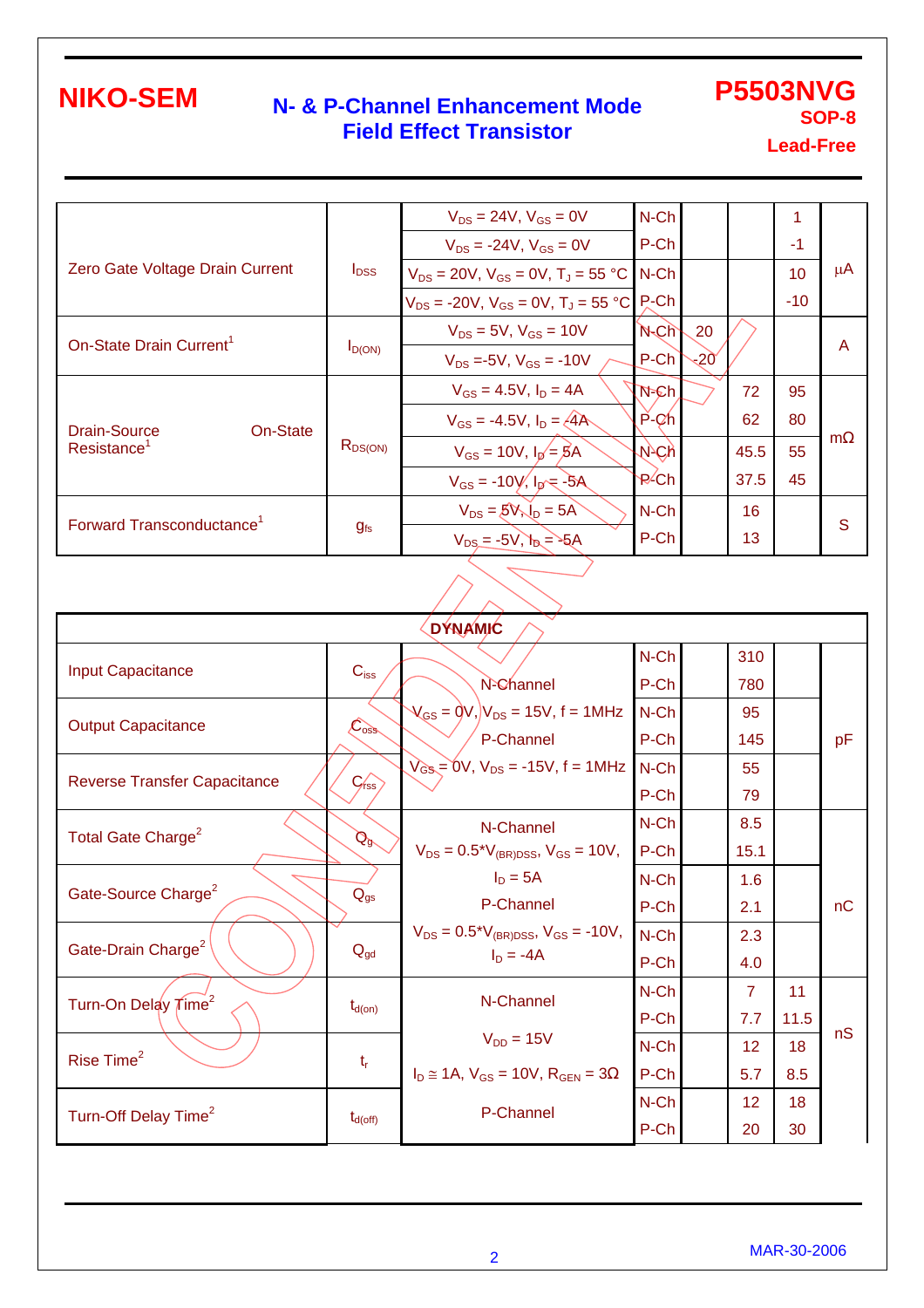### **N- & P-Channel Enhancement Mode Field Effect Transistor**

## **P5503NVG SOP-8**

**Lead-Free**

| Fall Time <sup>2</sup>       | $t_{\rm f}$ | $V_{DD} = -15V$<br>$\Big _{I_D \cong -1A, V_{GS} = -10V, R_{GEN} = 3}$  | $N$ -Ch<br>P-Ch       | 9.5 | 11<br>14      |   |
|------------------------------|-------------|-------------------------------------------------------------------------|-----------------------|-----|---------------|---|
|                              |             | SOURCE-DRAIN DIODE RATINGS AND CHARACTERISTICS (T <sub>C</sub> = 25 °C) |                       |     |               |   |
| <b>Continuous Current</b>    | $I_{\rm S}$ |                                                                         | <b>N-Ch</b><br>P-Ch   |     | 1.3<br>$-1.3$ |   |
| Pulsed Current <sup>3</sup>  | $I_{SM}$    |                                                                         | $N$ -C $h$<br>$R$ -Ch |     | 2.6<br>$-2.6$ | A |
| Forward Voltage <sup>1</sup> | $V_{SD}$    | $I_F = 1A$ , $V_{GS} = 0V$<br>$I_F = -1A, V_{SS} = 0V$                  | $N$ - $Ch$<br>P-Ch    |     | $-1$          |   |

<sup>1</sup>Pulse test : Pulse Width ≤ 300 μsec, Duty Cycle ≤ 2%.<br><sup>2</sup>Independent of operating temperature.<br><sup>3</sup>Pulse width limited by maximum junction temperature.

#### **REMARK: THE PRODUCT MARKED WITH "P5503NVG", DATE CODE or LOT #**

Orders for parts with Lead-Free plating can be placed using the PXXXXXXG parts name.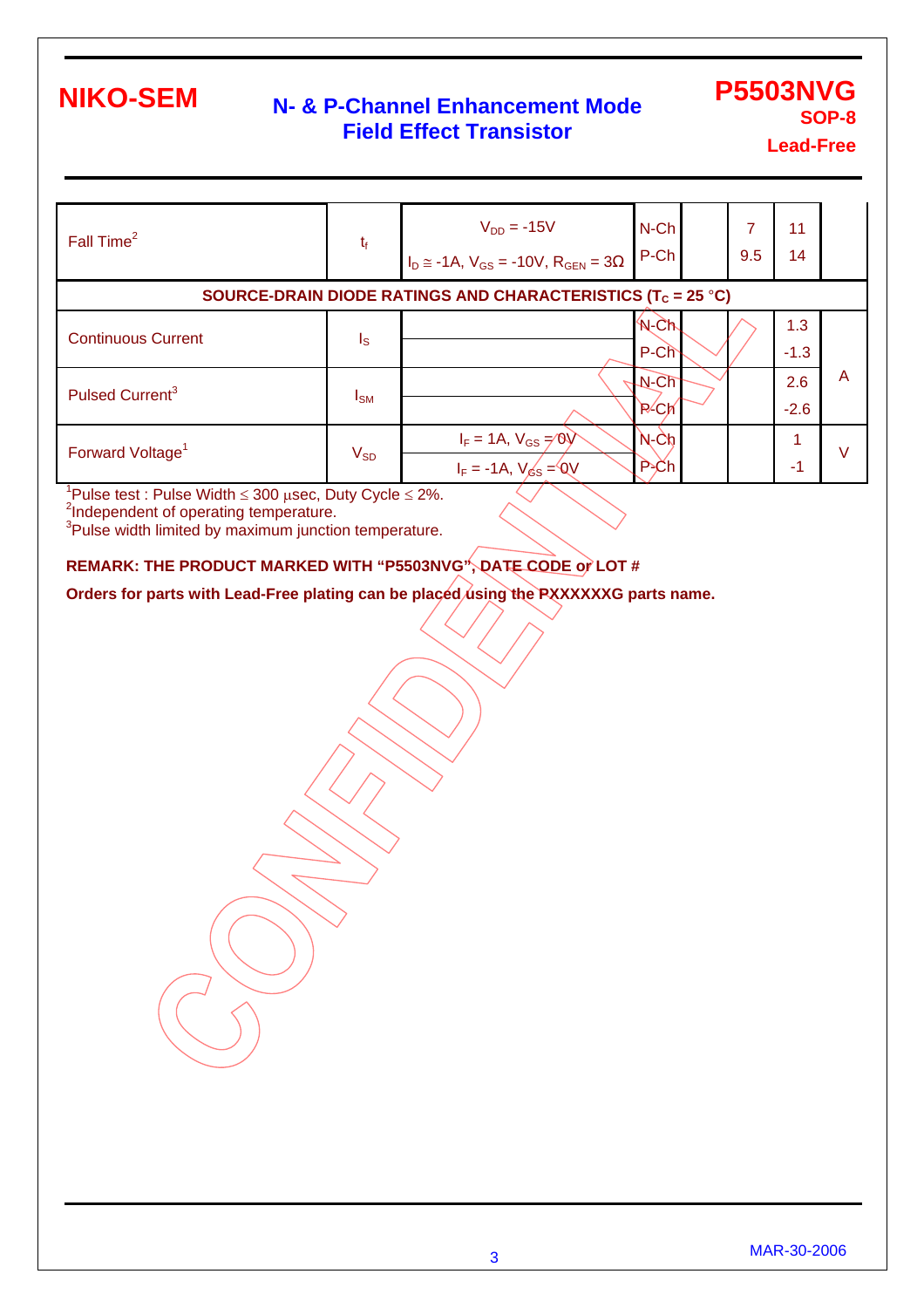#### **N- & P-Channel Enhancement Mode Field Effect Transistor**

**P5503NVG SOP-8 Lead-Free**

#### **N-CHANNEL**

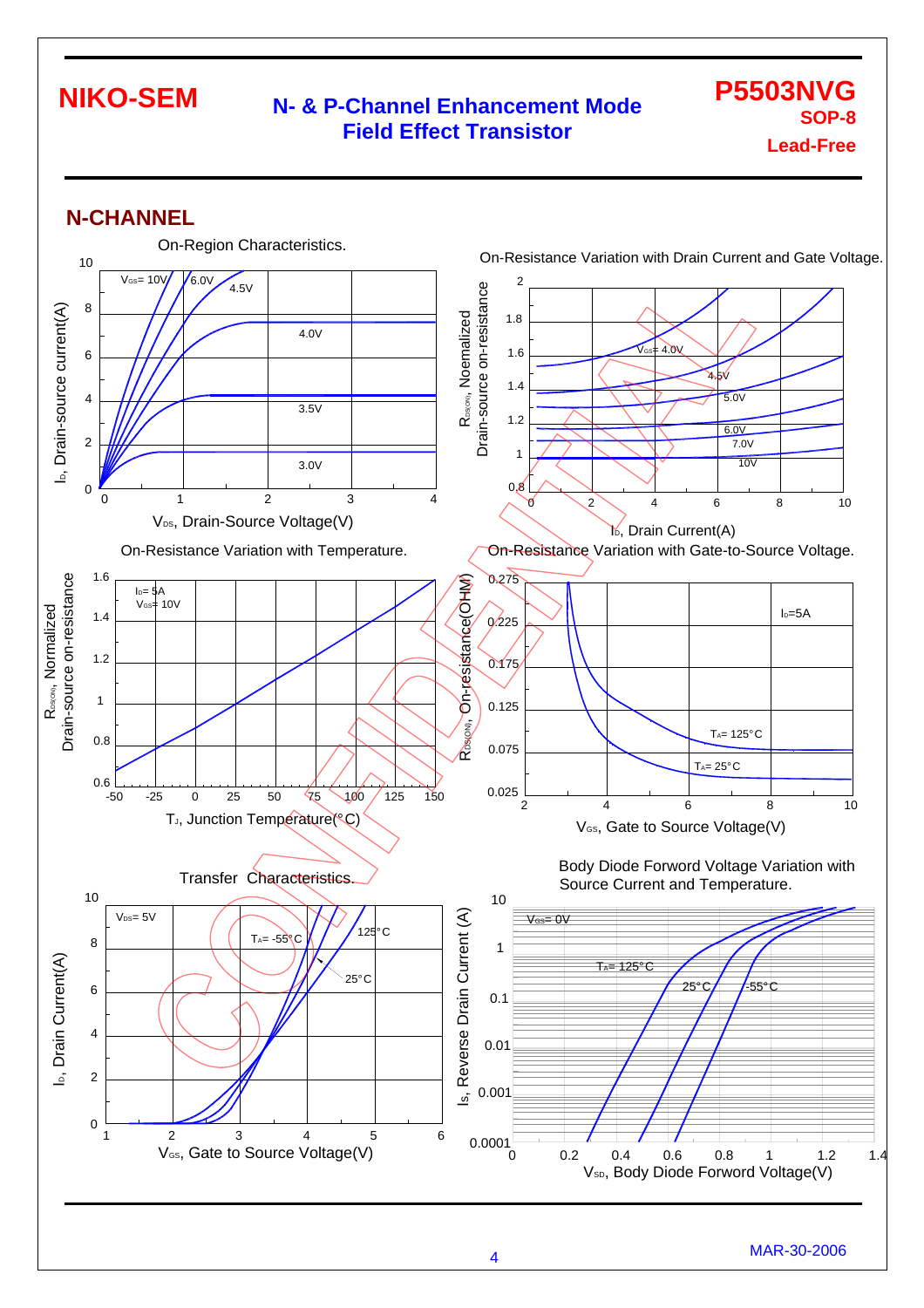### **N- & P-Channel Enhancement Mode Field Effect Transistor**

### **P5503NVG SOP-8 Lead-Free**

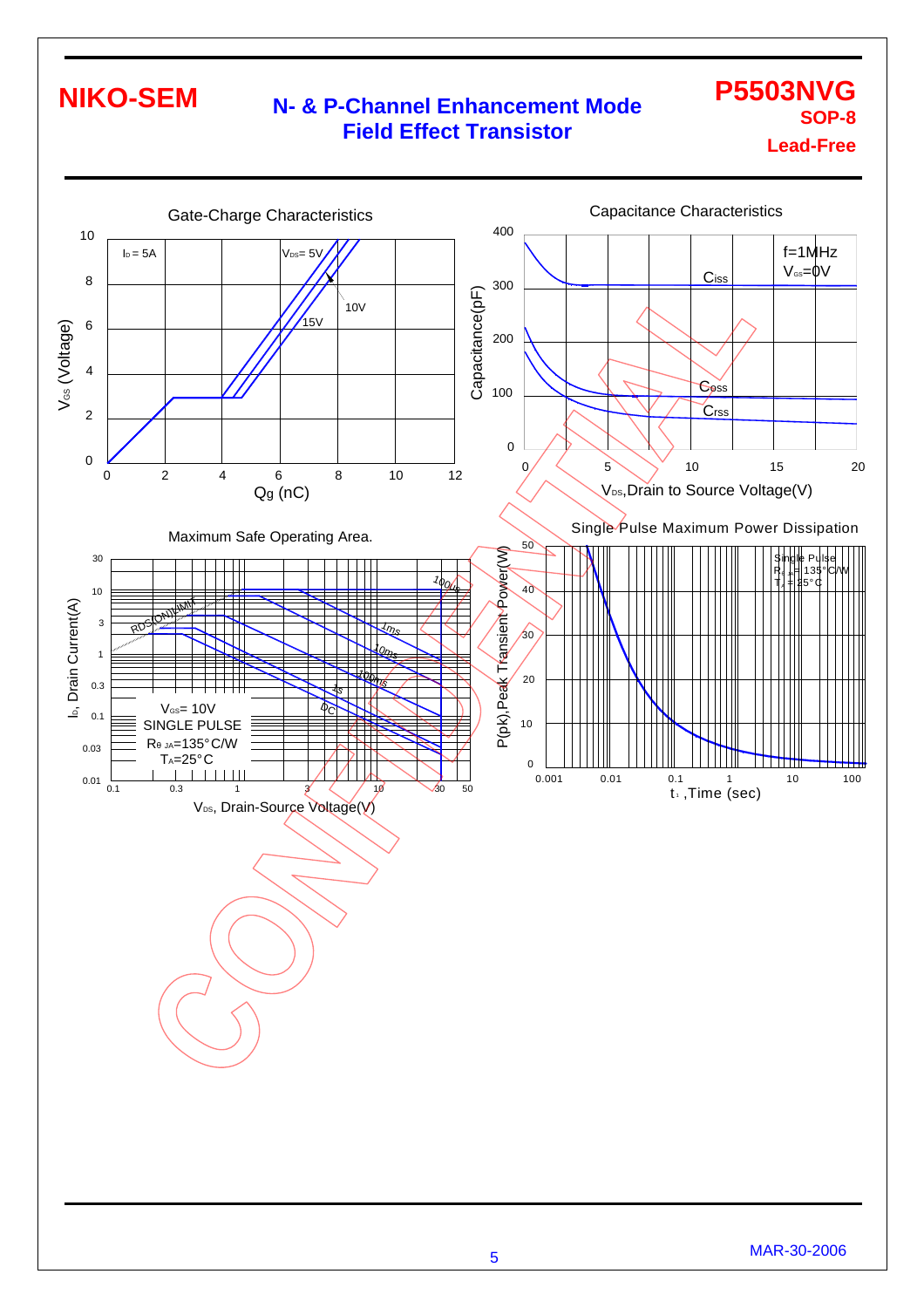#### **N- & P-Channel Enhancement Mode Field Effect Transistor**

**P5503NVG SOP-8 Lead-Free**

#### **P-CHANNEL**

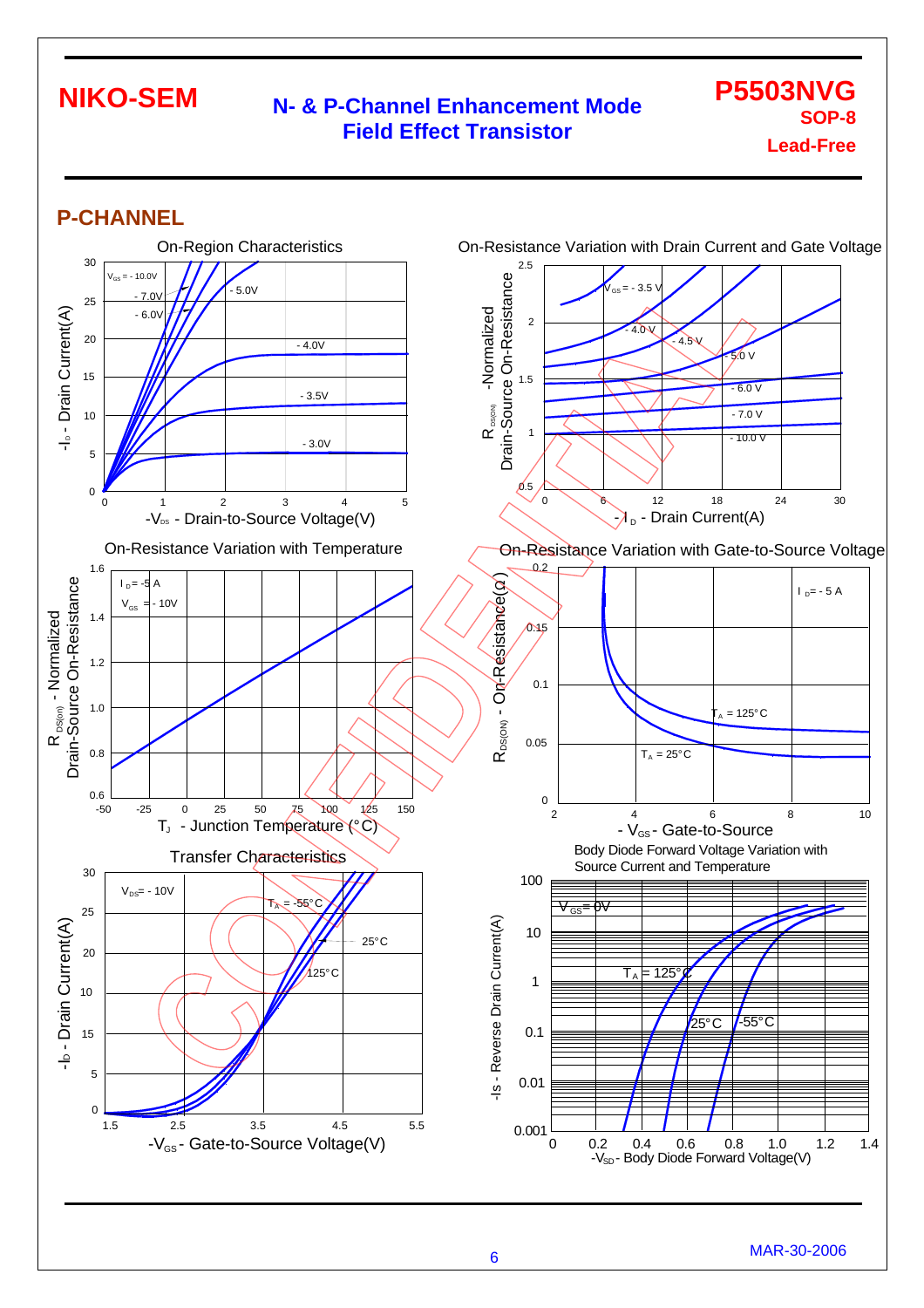### **N- & P-Channel Enhancement Mode Field Effect Transistor**

**P5503NVG SOP-8 Lead-Free**